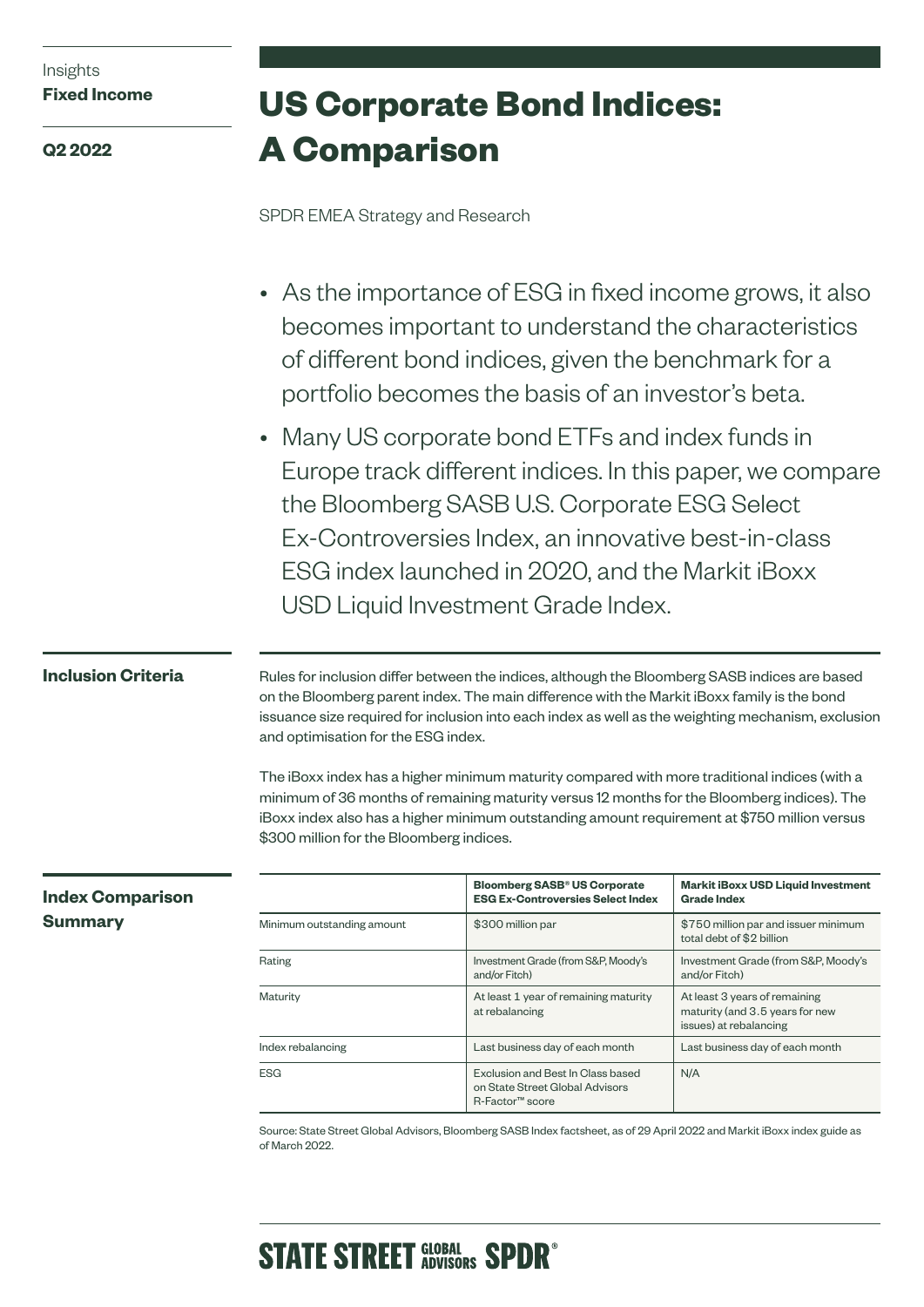# Figure 1 **Summary of Index Rules**

|                               | <b>Bloomberg SASB<sup>®</sup> US Corporate ESG</b><br><b>Ex-Controversies Select Index</b>                                                                                                                                                                                                                                                                                                                                                                                                                                                                                                                                                                                                                                                             | Markit iBoxx USD Liquid Investment Grade Index                                                                                                                                                                                                                                                                                                                                                                                                                                                                                                                                                                                                                                                                                                                                 |  |  |
|-------------------------------|--------------------------------------------------------------------------------------------------------------------------------------------------------------------------------------------------------------------------------------------------------------------------------------------------------------------------------------------------------------------------------------------------------------------------------------------------------------------------------------------------------------------------------------------------------------------------------------------------------------------------------------------------------------------------------------------------------------------------------------------------------|--------------------------------------------------------------------------------------------------------------------------------------------------------------------------------------------------------------------------------------------------------------------------------------------------------------------------------------------------------------------------------------------------------------------------------------------------------------------------------------------------------------------------------------------------------------------------------------------------------------------------------------------------------------------------------------------------------------------------------------------------------------------------------|--|--|
| Minimum amount<br>outstanding | \$300 million minimum par<br>amount outstanding.                                                                                                                                                                                                                                                                                                                                                                                                                                                                                                                                                                                                                                                                                                       | The outstanding face value of a bond must be greater than or equal to \$750 million as of the bond<br>selection cut-off date. The outstanding face value of all bonds denominated in USD from the issuer<br>in the broader Markit iBoxx USD Investment Grade Corporate Index (excluding fixed-to-floater and<br>perpetual bonds) must be greater than or equal to \$2 billion as of the bond selection cut-off date.                                                                                                                                                                                                                                                                                                                                                           |  |  |
| Rating                        | Securities must be rated investment grade<br>(Baa3/BBB-/BBB- or higher) using the<br>middle rating of Moody's, S&P and Fitch;<br>when ratings from only two agencies are<br>available, the lower is used; when only one<br>agency rates a bond, that rating is used. In<br>cases where explicit bond-level ratings are<br>not available, other sources may be used to<br>classify securities by credit quality:<br>• Expected ratings at issuance may be<br>used to ensure timely index inclusion or to<br>properly classify split-rated issuers.<br>• Unrated securities may use an issuer rating<br>for index classification purposes if available.<br>Unrated subordinated securities are included<br>if a subordinated issuer rating is available. | All bonds in the Markit iBoxx USD Liquid Investment Grade Index must have an iBoxx Rating of<br>investment grade. Ratings from the following three credit rating agencies are considered for the<br>calculation of the iBoxx Rating:<br>• Fitch Ratings<br>• Moody's Investor Service<br>• S&P Global Ratings<br>Investment grade is defined as BBB- or higher from Fitch Ratings and S&P Global Ratings and Baa3<br>or higher from Moody's Investor Service. If a bond is rated by more than one of the above agencies,<br>then the iBoxx rating is the average of the provided ratings. The rating is consolidated to the nearest<br>rating grade. Rating notches are not used.                                                                                              |  |  |
| Maturity                      | At least one year until final maturity,<br>regardless of optionality.<br>Bonds that convert from fixed to floating<br>rate, including fixed-to-float perpetual, will<br>exit the index one year prior to conversion<br>to floating-rate. Fixed-rate perpetual bonds<br>are not included.                                                                                                                                                                                                                                                                                                                                                                                                                                                               | All bonds must have at the rebalancing day an expected remaining life:<br>• of at least three years, and<br>• all new insertions must have an expected remaining life of at least three years and 6 months.<br>The expected remaining life is calculated from the rebalancing date to the assumed workout date of<br>the bond, by using the day count convention of the bond. The workout date for a bond is determined<br>based on the bond features as follows:<br>• For plain vanilla bonds, the expected. workout date is the final maturity date.<br>• For dated and undated callable financial hybrid capital bonds, the workout date is assumed to be<br>the first call date.<br>• For soft bullets, the expected workout date is determined using the first call date. |  |  |
| Index Rebalancing             | Last business day of each month<br>calendar month                                                                                                                                                                                                                                                                                                                                                                                                                                                                                                                                                                                                                                                                                                      | The index is rebalanced monthly on the last business day of the month. Any inclusion after the index<br>cut-off day (t-3) will not be considered in the rebalancing process, but will become effective at the<br>end of the following month. New bonds issued are taken into account if they are publicly known to<br>settle until the last calendar day of the month, inclusive, and if their rating and amount outstanding<br>has become known at least three trading days before the end of the month.                                                                                                                                                                                                                                                                      |  |  |
| Exclusions                    | Contingent capital securities, including<br>traditional CoCos and contingent write-<br>down securities with explicit capital ratio or<br>solvency/balance sheet-based triggers<br>Bonds with equity type features (e.g.,<br>warrants, convertibles, preferreds, DRD/<br>QDI-eligible issues)<br>Inflation-linked bonds, floating-rate issues<br>Fixed-rate perpetuals<br>Taxable and tax-exempt<br>municipal securities<br>Private placements, retail bonds<br>USD25/USD50 par bonds<br>Structured notes, pass-through certificates<br>Illiquid securities with no available internal<br>or third-party pricing source                                                                                                                                 | Preferred shares<br>Optionally and mandatory convertible bonds<br>Subordinated bank or insurance debt with mandatory contingent conversion features or with any<br>conversion options before the first call date is ineligible for the index<br>Bonds with other equity features attached (e.g., options/warrants)<br>Perpetual bonds<br>Fixed-to-floater bonds (except Senior fixed-to-float bonds issued by banks with a call option up to<br>25 months prior to maturity)<br>Floating rate notes<br>Pay-in kind bonds (during the pay-in-kind period)<br>Zero coupon bonds<br>Zero step-ups (GAINS)<br>Bonds with differences between accrual and coupon payment periods and monthly-paying bonds<br>Private placements<br>Retail bonds                                     |  |  |

Source: State Street Global Advisors, Bloomberg SASB Index factsheet, as of 29 April 2022 and Markit iBoxx index guide as of March 2022.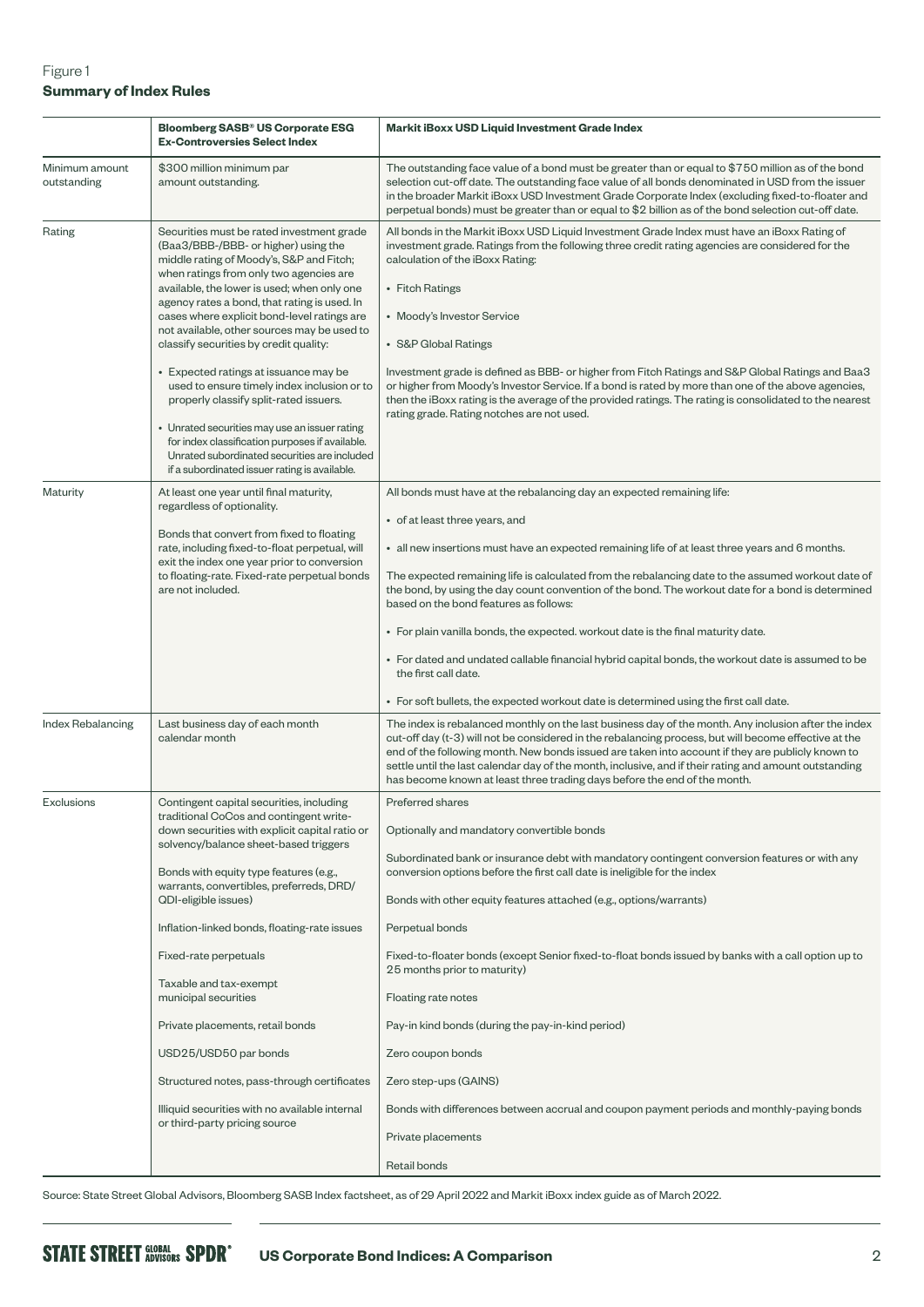# **Characteristics**

The main difference between the two indices in terms of inclusion criteria is the minimum issue size. The Bloomberg SASB index has a minimum issue size of \$300 million versus Markit iBoxx with \$750 million. This difference results in the Bloomberg SASB index having a broader universe of bonds. In terms of characteristics the Bloomberg SASB US Corporate ESG Select EX-Controversies Index and the Markit iBoxx USD Liquid Investment Grade Index differ principally due to the maturity rules that lead to increased duration and thus duration spread.

# Figure 2 **Comparison of Index Characteristics**

|                     | <b>Bloomberg SASB US Corporate ESG</b><br><b>Ex-Controversies Select Index</b> | <b>iBoxx USD Liquid</b><br><b>Investment Grade Index TR</b> |
|---------------------|--------------------------------------------------------------------------------|-------------------------------------------------------------|
| Market Value (\$bn) | 1,084,592                                                                      | 3,303,915                                                   |
| # Constituents      | 3,254                                                                          | 2,497                                                       |
| # Issuers           | $\mathbf{O}$                                                                   | $\circ$                                                     |
| Yield to Worst      | 4.34                                                                           | 4.56                                                        |
| OAD                 | 7.71                                                                           | 8.83                                                        |
| OAS                 | 132.25                                                                         | 151.84                                                      |
| OAC                 | 1.14                                                                           | 1.40                                                        |
| <b>DTS</b>          | 12.42                                                                          | 15.35                                                       |
| Maturity            | 11.60                                                                          | 13.39                                                       |
| <b>Index Rating</b> | A2/A3                                                                          | A3/BAA1                                                     |
| Bloomberg LQA       | 81.64                                                                          | 89.27                                                       |

Source: State Street Global Advisors, Bloomberg Finance L.P., Markit iBoxx, as of 2 May 2022. Characteristics are as of the date indicated and should not be relied upon as current therafter. R-Factor™ data coverage is 98.8% for the Markit iBoxx USD Liquid Investment Grade Index. The score has been re-weighted on a 100 base in order to be comparable with that of the Bloomberg SASB U.S. Corporate ESG Ex-Controversies Select Index.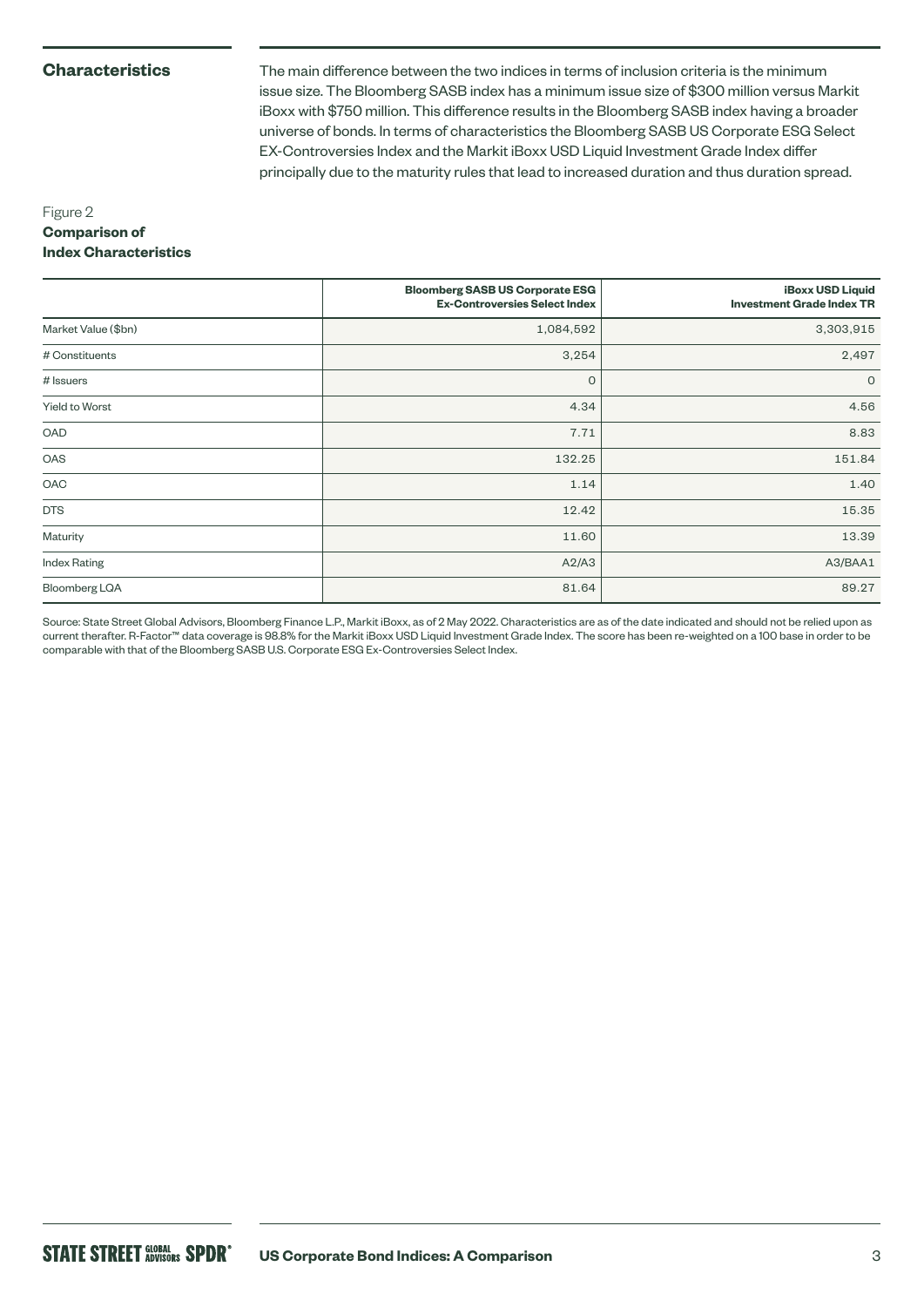### **Sector Breakdown**

The sector breakdown is also different with the Bloomberg SASB index having a higher allocation to financial institutions, largely through REITS, and utilities. The iBoxx index has a greater weight allocated to industrials.

This is in part the result of the Bloomberg SASB index having an ESG overlay, as this often favours financial institutions. However, the optimisation process for the Bloomberg SASB index seeks to both maximise the ESG score and push the characteristics of the index back toward those of its parent (in this case the Bloomberg U.S. Corporate Index), which prevents the allocations from becoming too out of line with the market-weighted benchmark.

The overweight to technology and underweight to energy of the Bloomberg SASB index is also consistent with an ESG slant on issuer selection. The higher weight of communication bonds in the iBoxx USD Liquid Investment Grade Index is likely to reflect the relative liquidity of the sector, with it being 4% greater than the weighting seen in the standard Bloomberg U.S. Corporate Index.

# Figure 3 **Comparison of Index Sector Distribution**

|                                   | <b>Bloomberg SASB<sup>®</sup> US Corporate ESG</b><br><b>Ex-Controversies Select Index</b> | <b>Markit iBoxx USD Liquid Investment</b><br><b>Grade Index</b> |
|-----------------------------------|--------------------------------------------------------------------------------------------|-----------------------------------------------------------------|
| <b>Financial Institutions</b>     | 34.02                                                                                      | 31.08                                                           |
| <b>Banking</b>                    | 23.83                                                                                      | 24.62                                                           |
| <b>Brokerage Assetmgers Exchs</b> | 0.38                                                                                       | 1.14                                                            |
| Finance Companies                 |                                                                                            | 0.96                                                            |
| Insurance                         | 2.08                                                                                       | 3.43                                                            |
| <b>REITS</b>                      | 7.74                                                                                       | 0.93                                                            |
| Other Financial                   | -                                                                                          |                                                                 |
| <b>Industrial</b>                 | 59.99                                                                                      | 65.52                                                           |
| <b>Basic Industry</b>             | 3.63                                                                                       | 1.70                                                            |
| Capital Goods                     | 3.68                                                                                       | 4.29                                                            |
| Consumer Cyclical                 | 4.87                                                                                       | 7.24                                                            |
| Consumer Non-Cyclical             | 17.40                                                                                      | 17.56                                                           |
| Energy                            | 3.52                                                                                       | 7.86                                                            |
| Technology                        | 17.12                                                                                      | 12.25                                                           |
| Transportation                    | 0.34                                                                                       | 1.66                                                            |
| Communications                    | 9.43                                                                                       | 12.91                                                           |
| <b>Industrial Other</b>           | -                                                                                          | 0.05                                                            |
| <b>Utility</b>                    | 5.99                                                                                       | 3.16                                                            |
| Electric                          | 5.29                                                                                       | 2.77                                                            |
| Natural Gas                       | 0.49                                                                                       | 0.34                                                            |
| Other Utility                     | 0.21                                                                                       | 0.05                                                            |
| <b>Non-Corporate</b>              |                                                                                            | 0.25                                                            |

Source: State Street Global Advisors, Bloomberg Finance L.P., Markit iBoxx, as of 2 May 2022. Characteristics are as of the date indicated and should not be relied upon as current thereafter.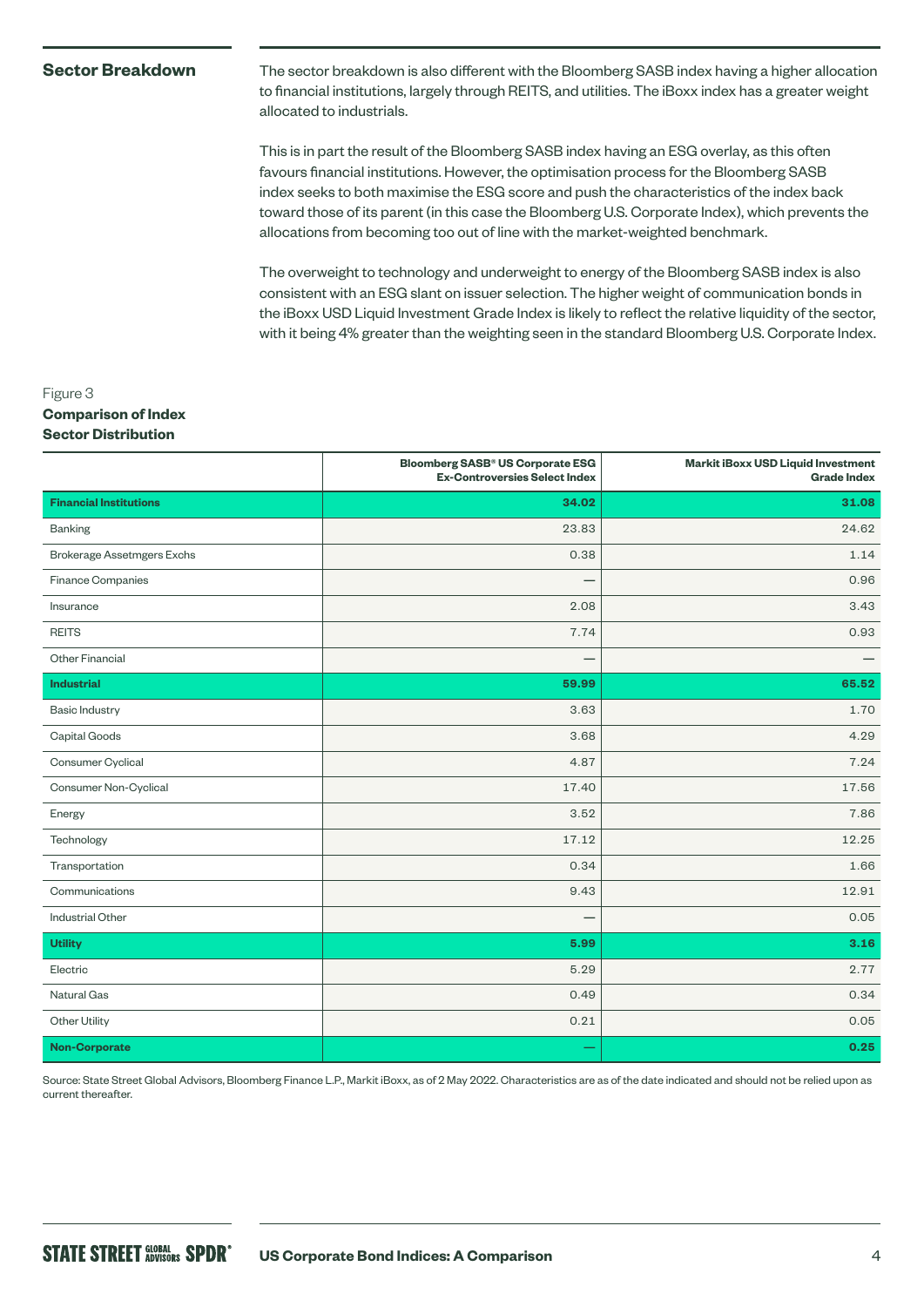## **Rating Breakdown**

From a credit rating perspective, both indices are relatively close as the Bloomberg SASB index has embedded controls to remain in line with its parent index, and thus in line with the broad universe. However, close to 50% of the iBoxx index is Baa rated or below and that results in a slightly lower overall rating compared to the Bloomberg SASB index.

# Figure 4 **Credit Rating Breakdown**





Source: State Street Global Advisors, Bloomberg Finance L.P., Markit iBoxx, as of 2 May 2022.

# **Maturity Breakdown**

ESG Ex-Controversies Select Index

Grade Index

Figure 5

The overall maturity distribution between the two indices diverges given the different maturity rules. The iBoxx index has a higher weight in the belly of the curve as well as in the longer end.



Source: State Street Global Advisors, Bloomberg Finance L.P., Markit iBoxx, as of 2 May 2022.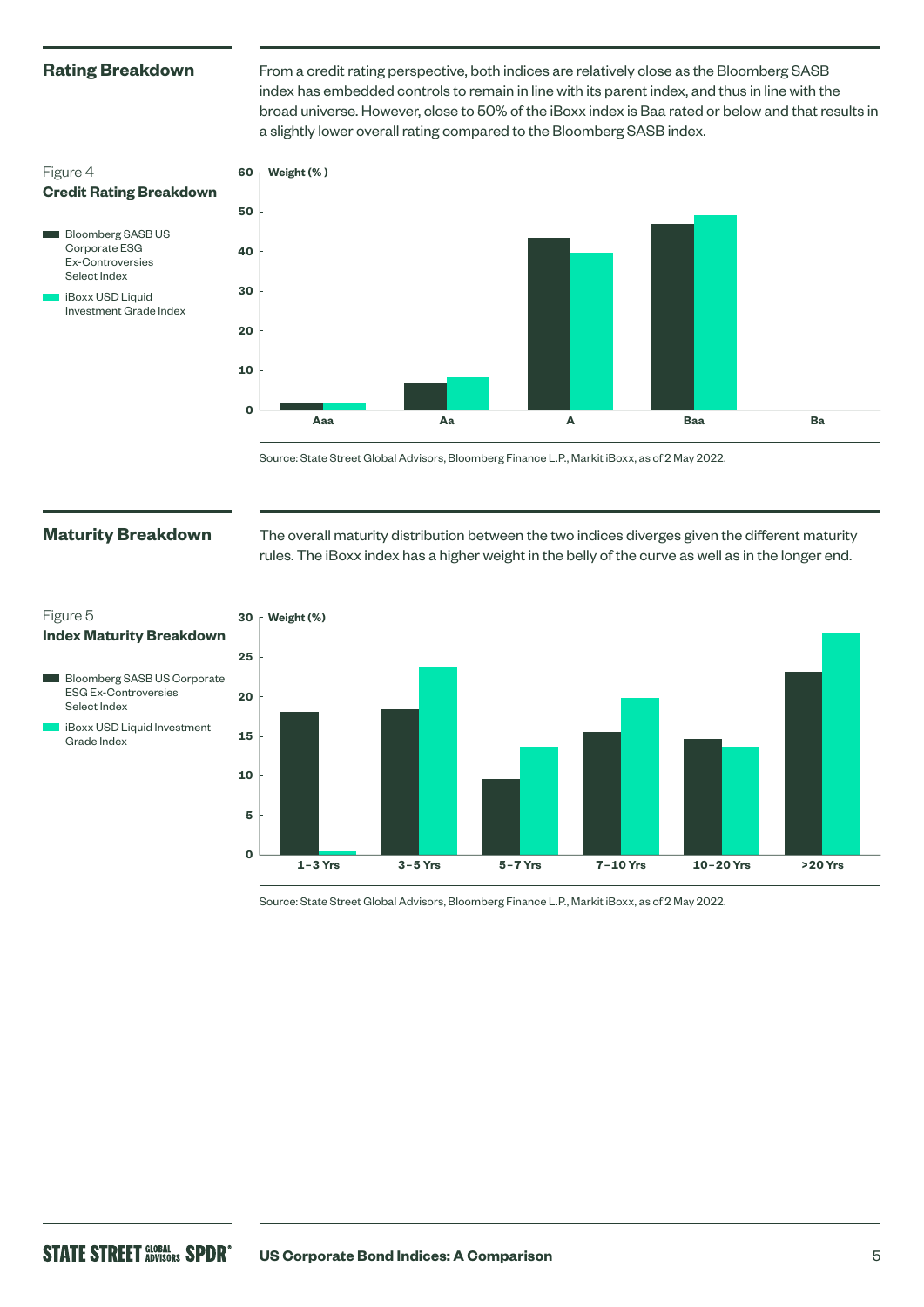# **Subordination Breakdown**

ESG Ex-Controversies Select Index

Grade Index

iBoxx USD Liquid Investment

Figure 6

The Bloomberg SASB index has a slightly larger allocation to subordinated debt compared to the Markit iBoxx Index, but the focus on subordination has historically been more a euro bond concern and is less a driver of spread difference than the maturity profile.



Source: State Street Global Advisors, Bloomberg Finance L.P., Markit iBoxx, as of 1 February 2021.

#### **Performance**

Given its lower duration and the effect of ESG selection, the Bloomberg SASB US Corporate ESG Select Ex-Controversies Index has exhibited a better risk-adjusted return than the iBoxx USD Liquid Investment Grade Index. It is clear that the relentless rise in yields over the past 12-months has had a greater impact on the iBoxx USD Liquid index, as would be expected given its longer duration. However, performance has also been slightly stronger over the five-year period, during which returns have been positive.

This performance has been achieved with consistently lower levels of volatility. The Bloomberg SASB US Corporate ESG Ex-Controversies Select Index has exhibited lower drawdowns than the iBoxx index given its DTS profile and, potentially, as a result of its inherent quality skew linked to the ESG approach.

# Figure 7 **Comparison of Index Performance**

| 31/01/2021     | <b>Annualised Return (%)</b>                                                                                  |                                                                        | <b>Annualised Volatility (%)</b>                                                                          |                                                                    | <b>Sharpe Ratio</b>                                                                                |                                                                    |
|----------------|---------------------------------------------------------------------------------------------------------------|------------------------------------------------------------------------|-----------------------------------------------------------------------------------------------------------|--------------------------------------------------------------------|----------------------------------------------------------------------------------------------------|--------------------------------------------------------------------|
|                | <b>Bloomberg SASB</b><br><b>US Corporate ESG</b><br><b>Ex-Controversies</b><br><b>Select Index</b><br>$(\% )$ | <b>iBoxx USD Liquid</b><br>Investment<br><b>Grade Index</b><br>$(\% )$ | <b>Bloomberg SASB</b><br><b>US Corporate ESG</b><br><b>Ex-Controversies</b><br><b>Select Index</b><br>(%) | <b>iBoxx USD Liquid</b><br>Investment<br><b>Grade Index</b><br>(%) | <b>Bloomberg SASB</b><br><b>US Corporate ESG</b><br><b>Ex-Controversies</b><br><b>Select Index</b> | <b>iBoxx USD</b><br><b>Liquid Investment</b><br><b>Grade Index</b> |
| Last 12 Months | $-10.32$                                                                                                      | $-11.75$                                                               | 7.26                                                                                                      | 8.52                                                               | $-1.44$                                                                                            | $-1.39$                                                            |
| Last 3 Years   | 1.34                                                                                                          | 0.98                                                                   | 7.73                                                                                                      | 9.10                                                               | 0.07                                                                                               | 0.02                                                               |
| Last 5 Years   | 2.19                                                                                                          | 2.11                                                                   | 6.36                                                                                                      | 7.55                                                               | 0.16                                                                                               | 0.12                                                               |

Source: State Street Global Advisors, Bloomberg Finance L.P., as of **30 April 2022**. Risk-free rate based on JP Morgan 1M USD Cash index.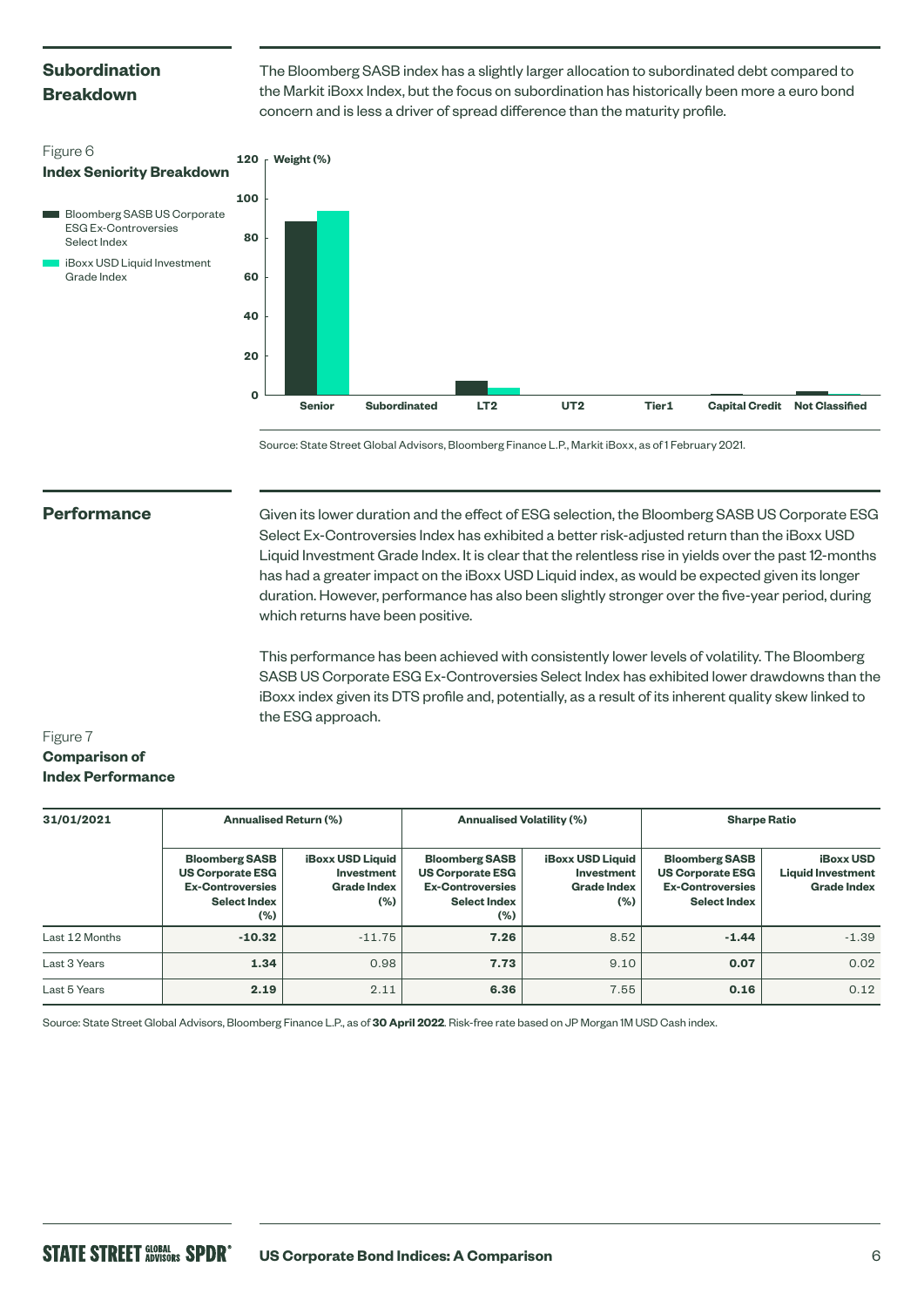

| DIUUITIDEI & OAOD UO    |
|-------------------------|
| Corporate ESG           |
| <b>Ex-Controversies</b> |
| Select Index            |
| iBoxx USD Liquid        |
| Investment Grade Index  |



Source: State Street Global Advisors, Bloomberg Finance L.P., Markit iBoxx, as of 30 April 2022.

## **Summary**

I

Understanding the characteristics of different US corporate bond indices is key since the benchmark for a portfolio becomes the basis for an investor's beta.

Bond indices aim to span and weight the appropriate markets, instruments and issues that reflect opportunities available to investors. Indices typically only include securities in which an investor can trade into and out of at short notice and for which firm prices exist. They also differ from each other, however, and sometimes significantly.

SPDR ETFs are designed to enable investors to accurately express their strategic and tactical allocation views. Visit our **[ESG capabilities webpage](https://www.ssga.com/uk/en_gb/institutional/etfs/capabilities/esg/investment-solutions)** to learn more about our ESG ETF offering.